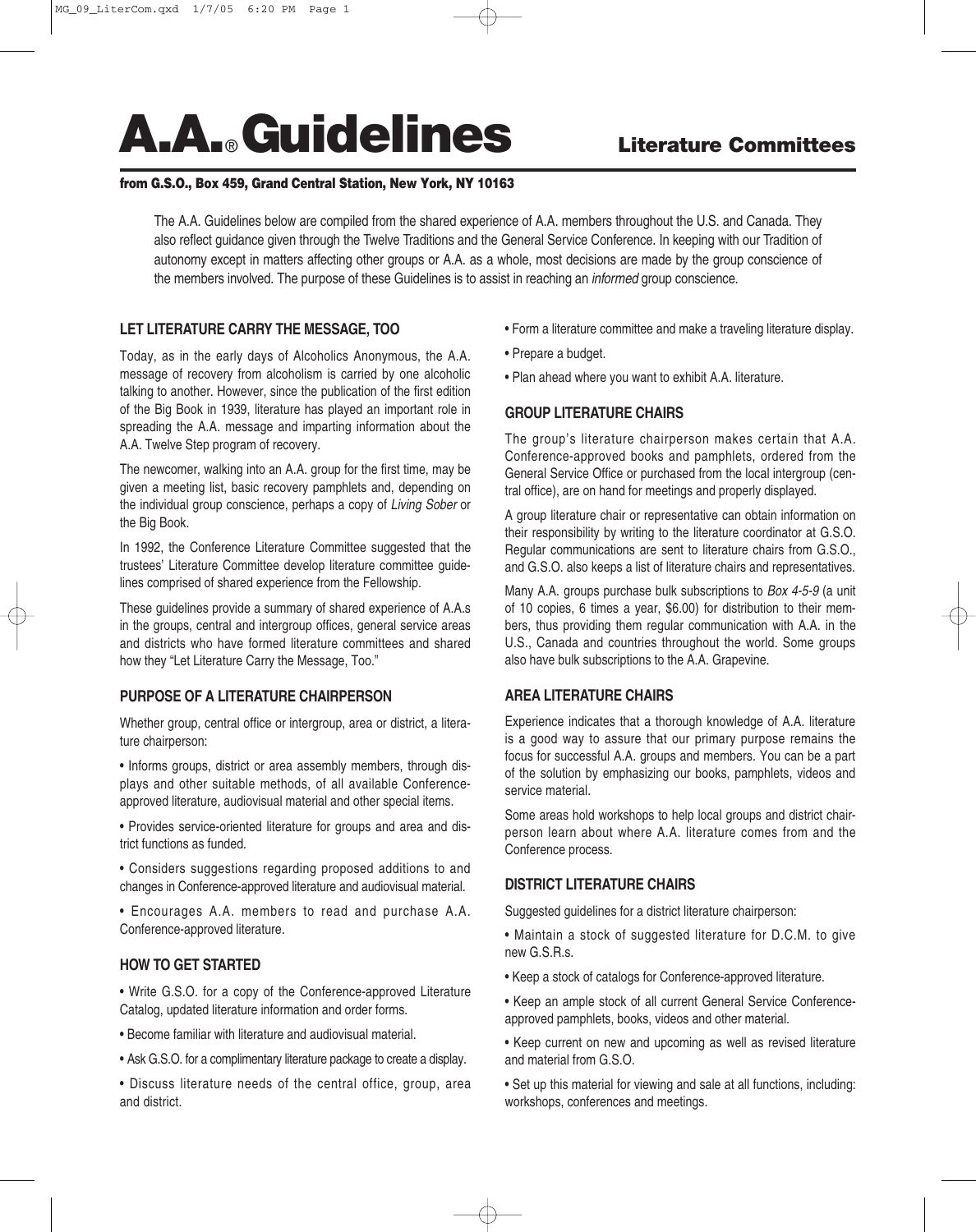• Order literature. for district activities as needed.

• Become familiar with the general contents of all literature, in order to provide information to inquirers.

• Be represented at and participate in literature committee functions and communicate as much as possible with the General Service Conference and trustees' Literature Committees.

## **REFERENCES FOR LITERATURE CHAIRS**

• An overview of the substance and content of our literature is found in the *A.A. Service Manual* (pages S129 - S133, '93/'94 edition).

• A "job description" for a literature chairperson is found in 'The A.A. Group" pamphlet (page 28). This description equally relates to the district function.

• Conference-approved Literature and Other Service Material (catalog) with corresponding order form.

• Service Material Available from G.S.O. This service piece is an excellent source of material that will aid in informing your district and G.S.R.s.

• What is Service Material? Service material, available to A.A. members upon request, differs from Conference-approved literature in that it has not come about through Conference Advisory Action. It is produced when there is a need for readily available information on a specific subject. Service Material reflects A.A. group experience as well as specific and timely information that is subject to change.

• *Box 4-5-9* (order form). A.A.'s bimonthly newsletter carries the most recent A.A. announcements and news from across the U.S. and Canada, as well as A.A. worldwide. Encourage the G.S.R.s in your district to suggest that their groups subscribe to *Box 4-5-9,* and ask permission of your district to order a bulk subscription for your literature table.

• The Literature Chairperson Information form (available from G.S.O.) may be filled out and sent to G.S.O.'s Literature Coordinator. Please make a copy available to your area literature chairperson. These forms may also be made available to the G.S.R.s in your district to take back to their groups to register their literature representative. G.S.O. sends literature activity reports and updates to all literature chairs/contacts, usually three times a year.

### **SHARING FROM LITERATURE COMMITTEES**

One area committee reviewed all A.A. literature and submitted a report, summarized here:

*In carrying out this project, we have completed an inventory, not unlike the Fourth Step, of our literature. The result has not been an increased negative attitude towards our literature, but rather an awakening to our wealth of literature and the many possibilities for its use. Along with this awakening has come a spirit of cooperation in striving to make our literature the most effective possible.*

Another area committee has formed guidelines for their literature committee elections, meetings, subcommittees and district liaison persons, budget, officers and their duties, and members' responsibilities.

Both committees concluded displaying A.A. literature and audiovisual materials at every possible area and district function and selling literature at those functions helps to carry the A.A. message and fulfill our primary purpose.

A district literature chairperson reports:

*We have an inventory of all pamphlets and books and also most of the other items, such as tapes, directories, etc. We sell these items to the groups at the prices published by G. S. 0. We do not give the groups the 20% discount that we get for pamphlets because that amount helps offset the cost of pamphlets We give away through our H&I Public Information and Cooperation With the Professional Community committees.*

*We have a monthly literature meeting with the groups in our district at which we talk about any new items that have been released by G. S. 0. We also try to pick one literature item to discuss to help everyone learn about how important the literature is when it comes to carrying the message.*

*I also have made myself available to take a literature display to group business meetings, as well as group meetings for literature studies. This seems to be a very good way to get the literature message to several people at the same time.*

*My own opinion is that the literature is the best way to carry the message to the still suffering alcoholic. There can be no confusion with words when you see them in black and white. To this end I think that anything you can do to make people aware of literature is very acceptable.*

An area literature chair shares:

*My experience is limited to one year on the area committee and my observation of it for the prior year. We only deal with Conference-approved items listed in the catalog, Grapevine is a separate committee. Our purpose at this time is to display the materials so that G.S.R.s and others see what is available to their groups.*

*We display all of the hardback and softback books, plus pamphlets and an assortment of the other lower-cost service items. We set up our display at all area assembly and district committee meetings, our mini conference, the state conference when hosted and any other time we are asked, i.e., district workshops, area workshops and P. I. type events.*

*We are not displaying any other Twelve Step literature or anything not in the catalog or available from G.S.O. as a service item. We try to stock at least two of each book and five of each pamphlet. We carry one of all other items that we can justify costwise.*

*We do not stock many copies of the* Final Conference Report *or of the* A.A. Service Manual, but they are for sale. *We also*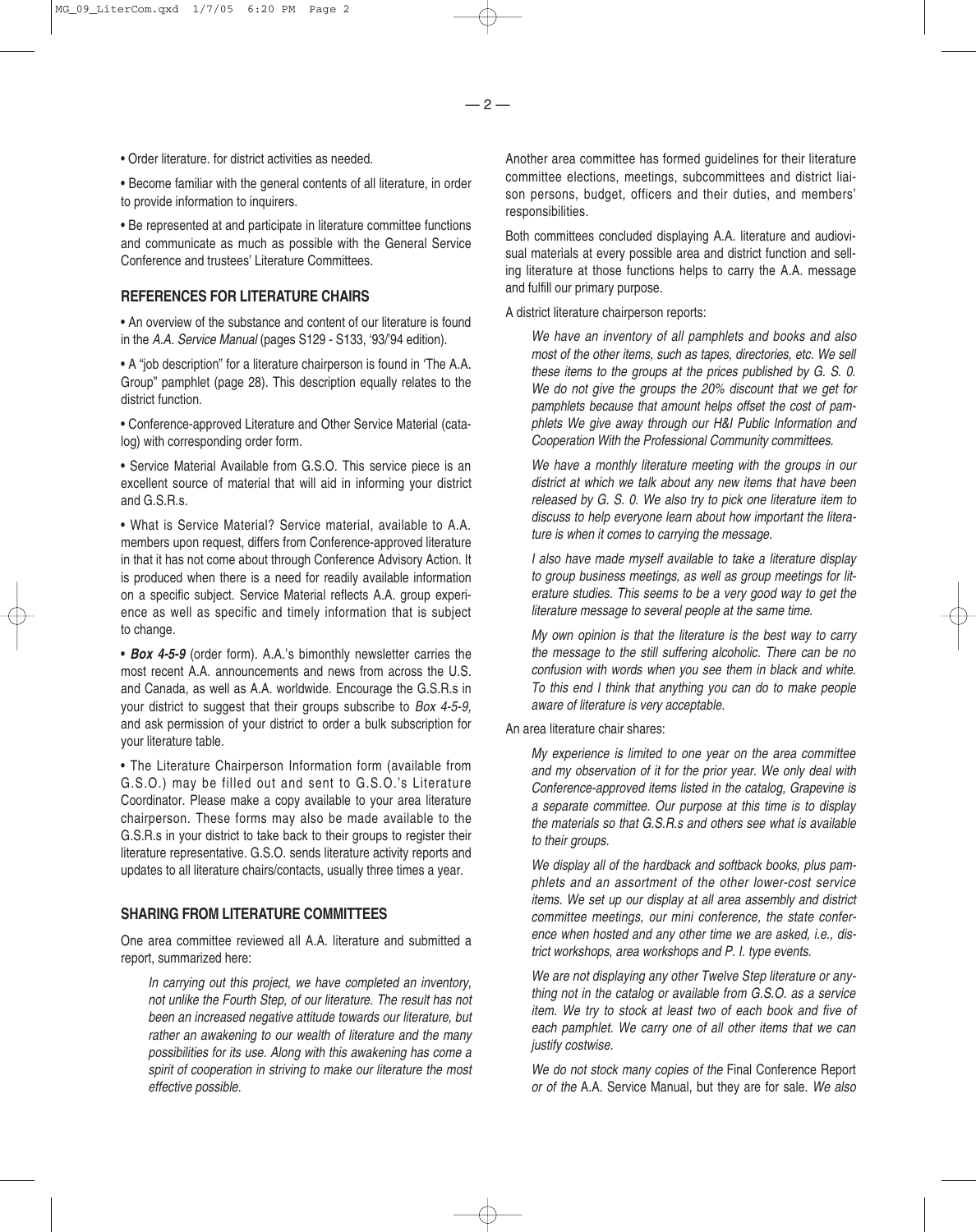*tend to have more than five of the service pamphlets, such as 'The A.A. Group," "Your G.S.R.," "The Twelve Traditions Illustrated." The reasoning behind multiple copies of books and pamphlets is as follows: If someone wants an item desperately, we will sell or give it to them depending upon the need. This is kind of a gray area and we could probably use some sort of policy. We try to present one item per month to the assembly/ district meeting. Sort of a "If you never looked inside this, here's what's in it" deal.*

*I think it is safe to say we will never sell literature at a profit or handle non-Conference-approved items unless we all decide to drink again. We will probably not be in favor of individual groups using basket income for outside items either.*

Some practical suggestions from a committee on how to make an attractive display:

*Order a complimentary Literature Display package from G.S.O. and buy enough pamphlet racks to display all the pamphlets.*

*Order a complete set of books and buy or make stand to display them upright.*

*Use three-fold 3'x4' display panels from a local office supply store and make some attractive displays of service pieces, foreign pamphlets, newsletters, etc.*

*Display some of the lesser known items, such as Braille publications, cassettes and videos, books on tape, Conference Reports, etc.*

*Display the large poster-size items, such as anonymity declaration, unity statement, Bill and Bob's last messages, etc.*

*Provide extra copies of literature order forms for individuals/ groups.*

Once the committee had a literature display and was setting it up at district and intergroup functions they were frustrated at the way it would just sit there with members walking right by it. So they sought suggestions from other literature committees for ways to attract members' attention to the display. Four ways that they found worked very well were:

*Making a banner of color xeroxes of the book covers of the foreign editions of the Big Book and hanging it above the literature display.*

*Having a computer with the Big Book on disc loaded up, with some simple instructions next to it on how to word search.*

*Having a VCR and a TV with one of the videos, such as "Bill's Own Story" which has been known to draw a crowd at our local events.*

*Having a tape recorder and earphones with A.A. cassettes.*

#### Another area reports:

*Our area assemblies always have three or four tables of literature for sale and display, consisting of all books and pamphlets. The area literature chair usually asks the D.C.M. of the*

*host district to get some volunteers from local groups to help staff the tables. This helps to get members interested in the literature. One lady, who had sat in only a couple of times before she moved from the area, helped get a literature committee started in another area.*

*All recovery material is placed together and in plain sight, including all formats of the Big Book, Braille and audio tapes, and extra Spanish material in areas where there is a large Spanish community. All P. I. and C. P.C. Pamphlets and video and audio cassettes are kept together and arranged neatly. Other service pamphlets, Guidelines, and the Fact File are in another section with all Workbooks. Tables are always neat, with literature catalogs in plain sight and easy reach. Any literature chairperson should be informed of what is in stock and have a good idea of what is in each item, so, if asked a question, they would know where to look for the answer.*

*The area bought one Big Book in every language for a display (50th year) which was to be turned over to the archives at a later date, but most were sold at the assemblies.*

*Our local district has a traveling display board with all pamphlets, book covers, Guidelines, A.A. Fact File, Box 4-5-9, local intergroup's newsletter and business cards from our central office, with address and phone number.*

#### One district chair reports:

*I took a suitcase of literature out to different groups, would ask the chairperson of the group for a few minutes for a short pitch of what they had available in Conference-approved literature. This was received well, especially at groups in small towns that were some distance from our central office. One district in our area has a literature chair that writes an article in their district newsletter. He tells of some interesting parts of the book that he is reading at present.*

## A central office shares:

*We have a good relationship with our general service committees, lending literature for display at district functions. The central office has a display rack with all pamphlets. These are placed near meeting schedules so a person looking for the schedules might see a pamphlet that would interest him or her. All books are at the catalog price, We have a fairly large Spanish community, so we keep a supply of Spanish literature. At all social events, we have a literature drawing and ask all groups to donate some literature for the event. This keeps sales up at the central office and gets the message out Many times when someone wins a book, they ask if a newcomer needs it, or it may go to one of our committees.*

## **SOME GENERAL SERVICE CONFERENCE LITERATURE COMMITTEE ADVISORY ACTIONS**

It was recommended that:

1968: Conference-approved literature and G.S.O. Guidelines be displayed and distributed at assembly meetings.